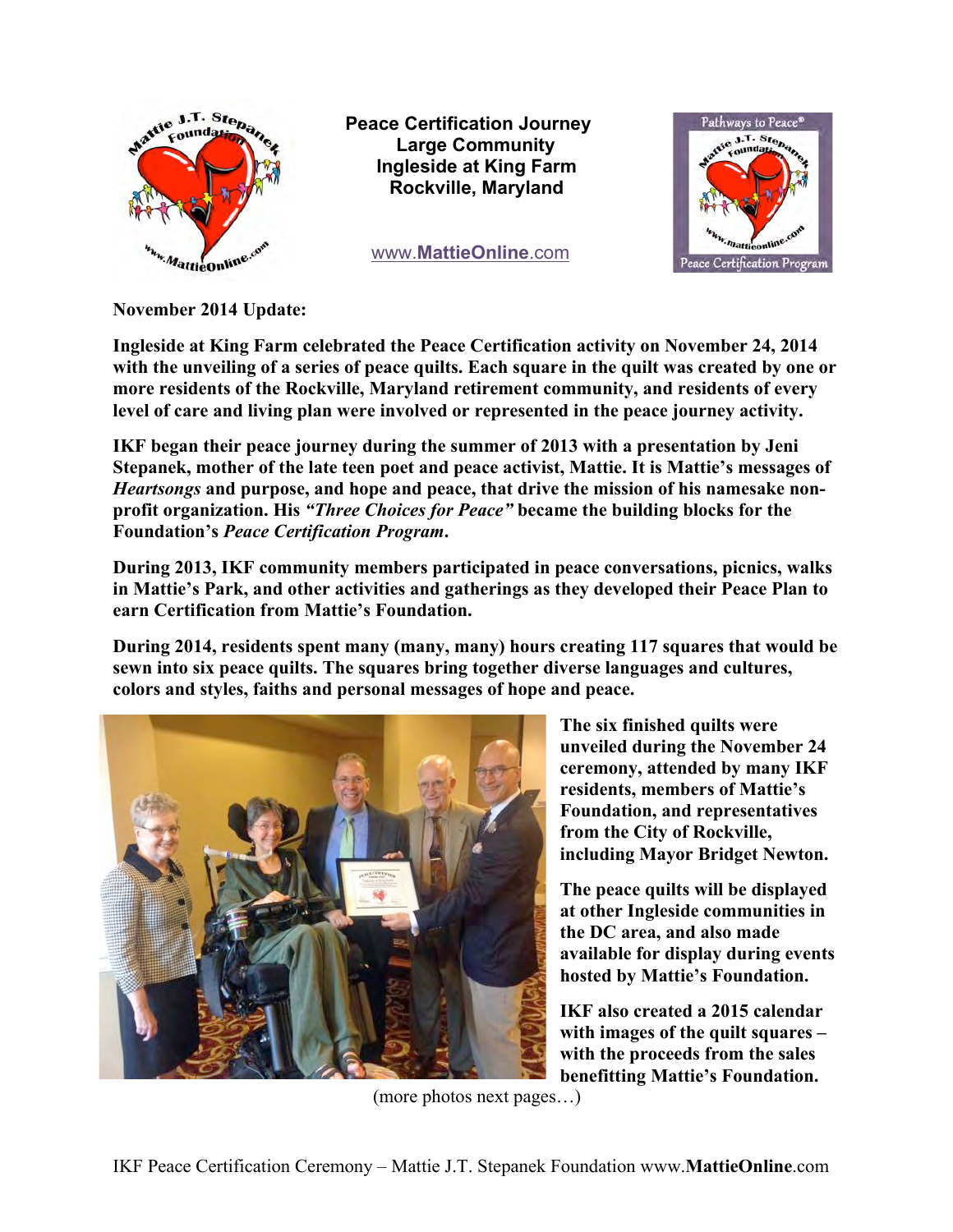



**IKF Peace Certification Ceremony November 24, 2014 Rockville, Maryland**



IKF Peace Certification Ceremony – Mattie J.T. Stepanek Foundation www.**MattieOnline**.com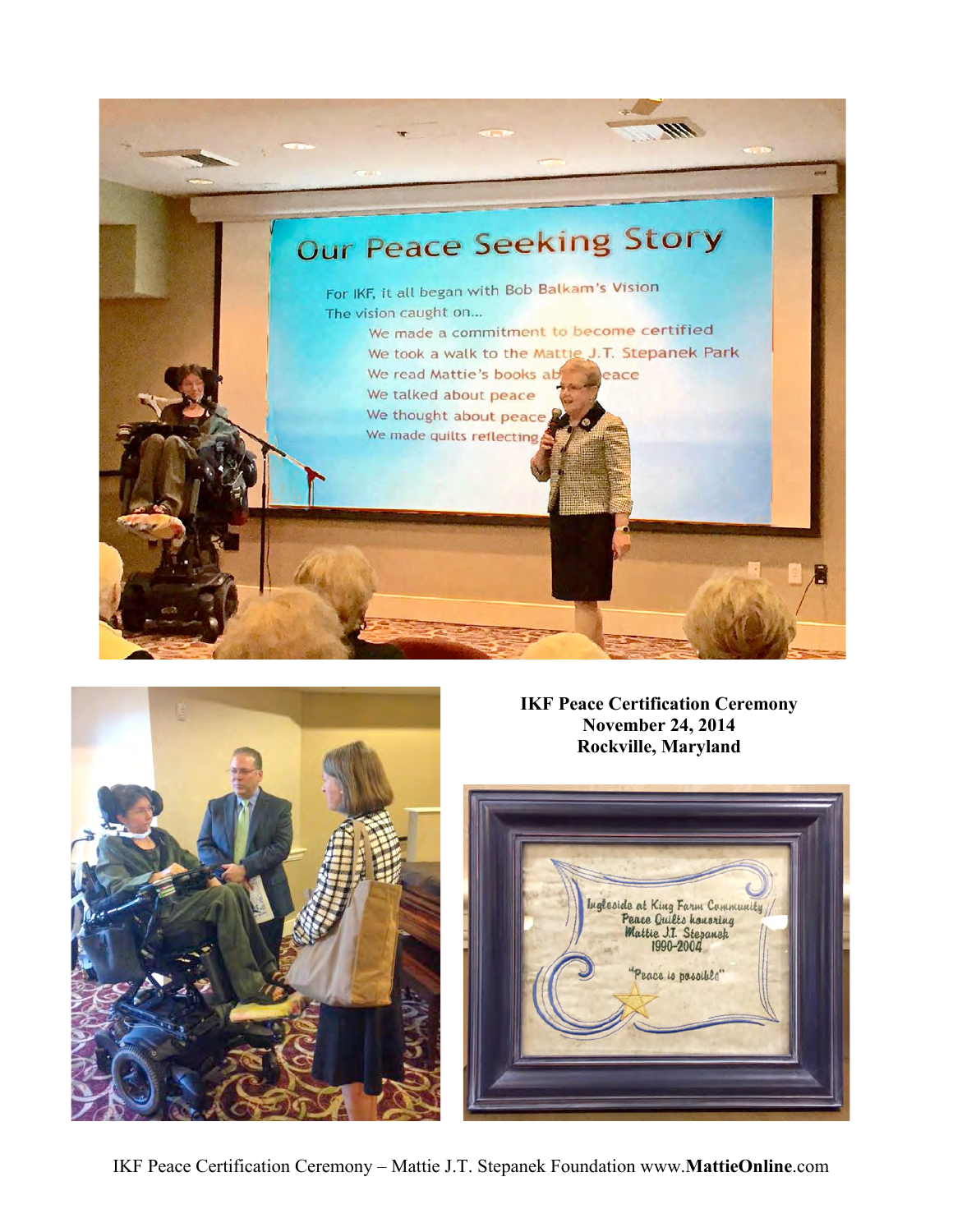

**IKF Peace Quilt Unveiling November 24, 2014 Rockville, Maryland**



IKF Peace Certification Ceremony – Mattie J.T. Stepanek Foundation www.**MattieOnline**.com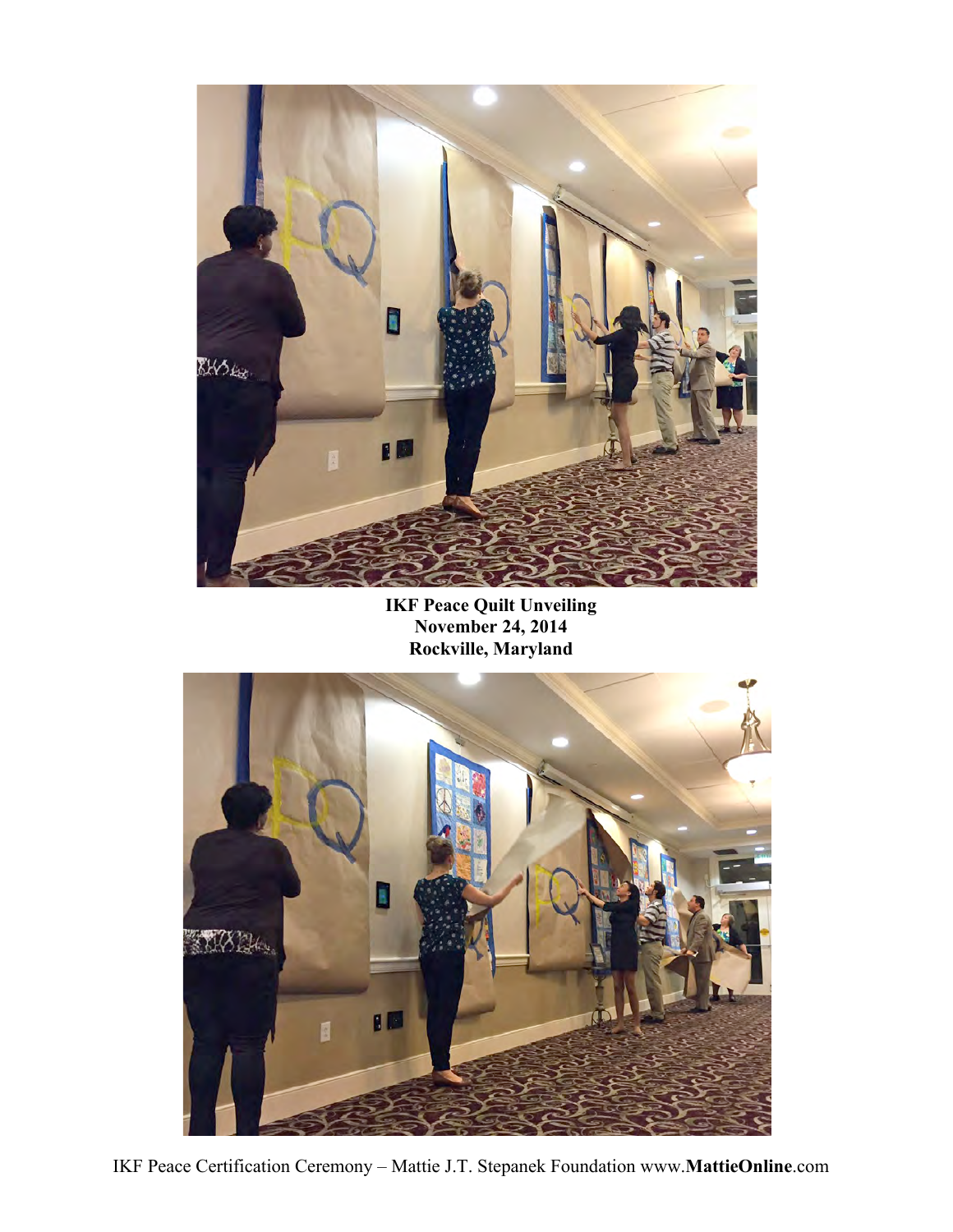

IKF Peace Certification Ceremony – Mattie J.T. Stepanek Foundation www.**MattieOnline**.com